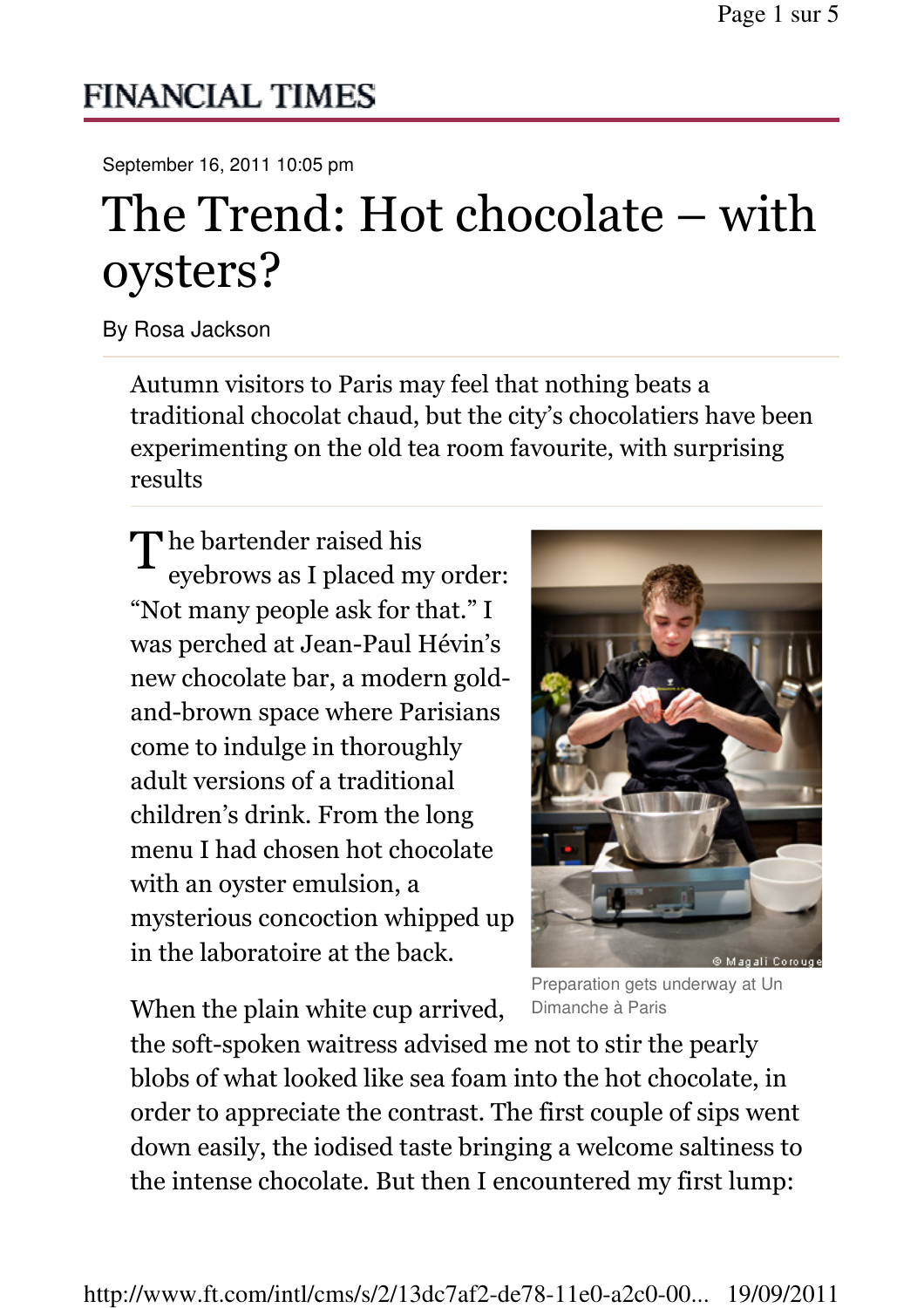either a piece of oyster or some jellied reconstitution. The bartender threw me a sympathetic glance as I pushed the cup aside.

Hévin might have gone one step too far with his oyster drink, but he is one of several Paris chocolate makers who are reviving the art of chocolat chaud à l'ancienne, hot chocolate so thick it pours like custard. If Italian hot chocolate relies on starch to obtain this texture, the French prefer a simple mixture of milk, chocolate and/or cocoa powder and sometimes cream. For Parisian chocolatiers, what counts most is the quality of the chocolate, which often comes from the celebrated Valrhona factory in the Rhône Valley.

Oyster is one of seven daring flavours on offer at Hévin's chocolate bar, which also serves three grand cru (pure origin) hot chocolates and a standard chocolat chaud à l'ancienne that relies on dark chocolate and a little cocoa powder. I also tried carrot, topped with a vivid orange froth that blended subtly into the chocolate, and banana-chilli pepper, its sweet purée tempered with a touch of spiciness.

The hot chocolate is served in a traditional white porcelain jug with four tiny cakes

With a similarly sleek décor drawing on brown tones, the recently opened "chocolate concept store" Un Dimanche à Paris seeks to soothe rather than challenge with its chocolat chaud à l'ancienne. Mine came in the traditional tall white porcelain jug complete with a wooden stick for keeping it smooth. Next to it, four doll-sized pastries were each a marvel of finesse. The recipe here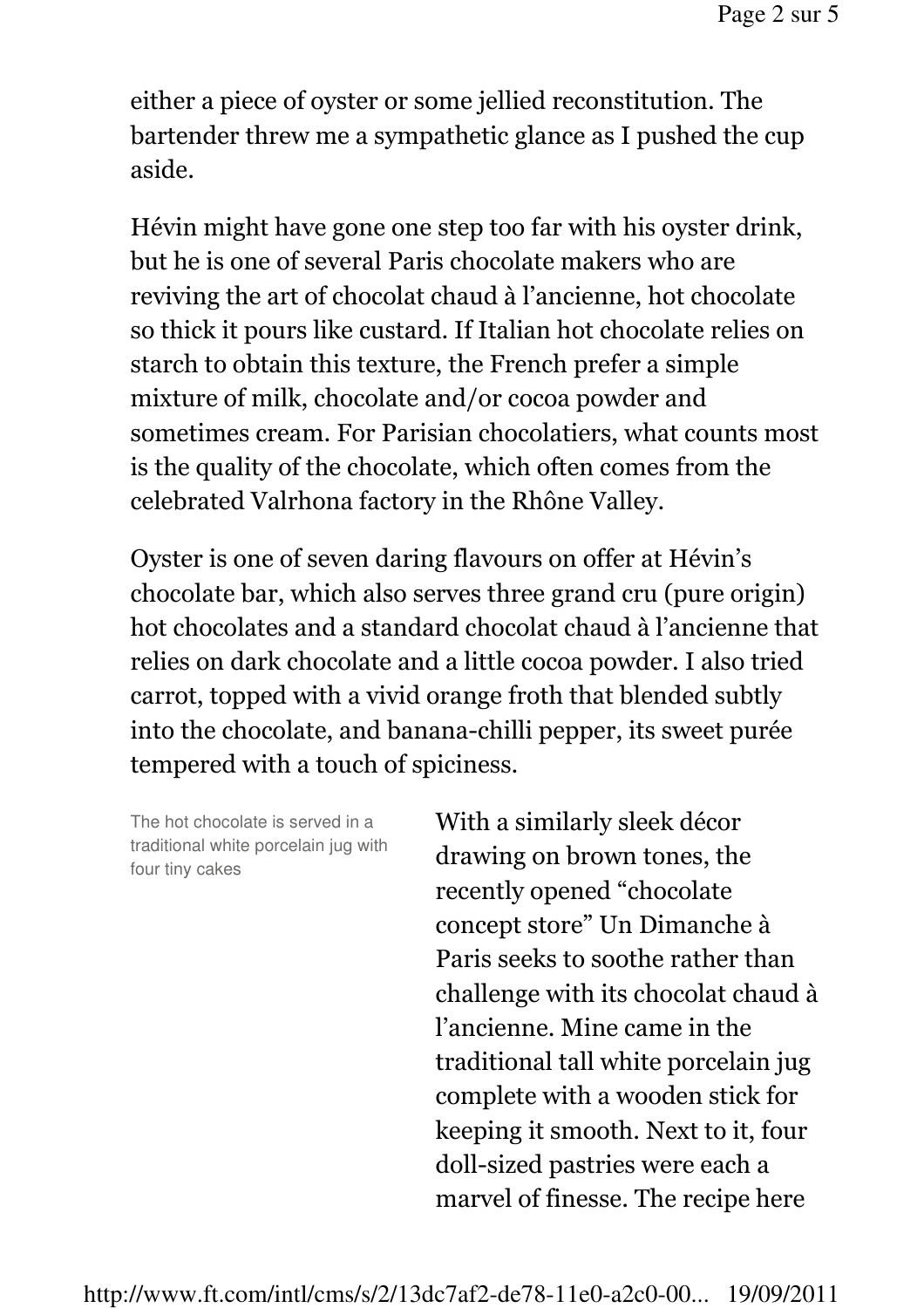

strays a little from the standard with the addition of cinnamon and vanilla and a dash of cream in the milk, making it the liquid equivalent of a cashmere scarf.

Not all hot chocolate must be overwhelmingly rich, as Yves and Alice Filleul prove at their little boutique Goût, Thé et Chocolat near the Place d'Aligre market. The recipe changes according to their whims, but recently they were serving chocolat chaud made

with water, cocoa powder and melted chocolate, and spiced with a little long pepper – a peppercorn with a warm, cinnamon-like scent. "You can drink this hot chocolate before lunch and it won't ruin your appetite," said Yves, and indeed he was right. With little space to sit, most customers drop by for a warming drink on their way through the boisterous market outside.

At his swish northern Marais tea room with a sparkling clean laboratoire upstairs, Jacques Genin uses the simplest possible recipe for hot chocolate so good that there is always a queue on weekends: 300g of Valrhona's 72 per cent Araguani chocolate to one litre of full-cream milk. The resulting velvety drink was satisfyingly rich, yet not so sweet or creamy that it prevented me from sampling his patisseries or the small plate of ganaches and chocolate-dipped candied fruits that appeared on the table.

Open since February, Chloé Chocolat goes a step further than

"Chocolat chaud" comprises cinnamon, milk and dark chocolate, vanilla, cream and milk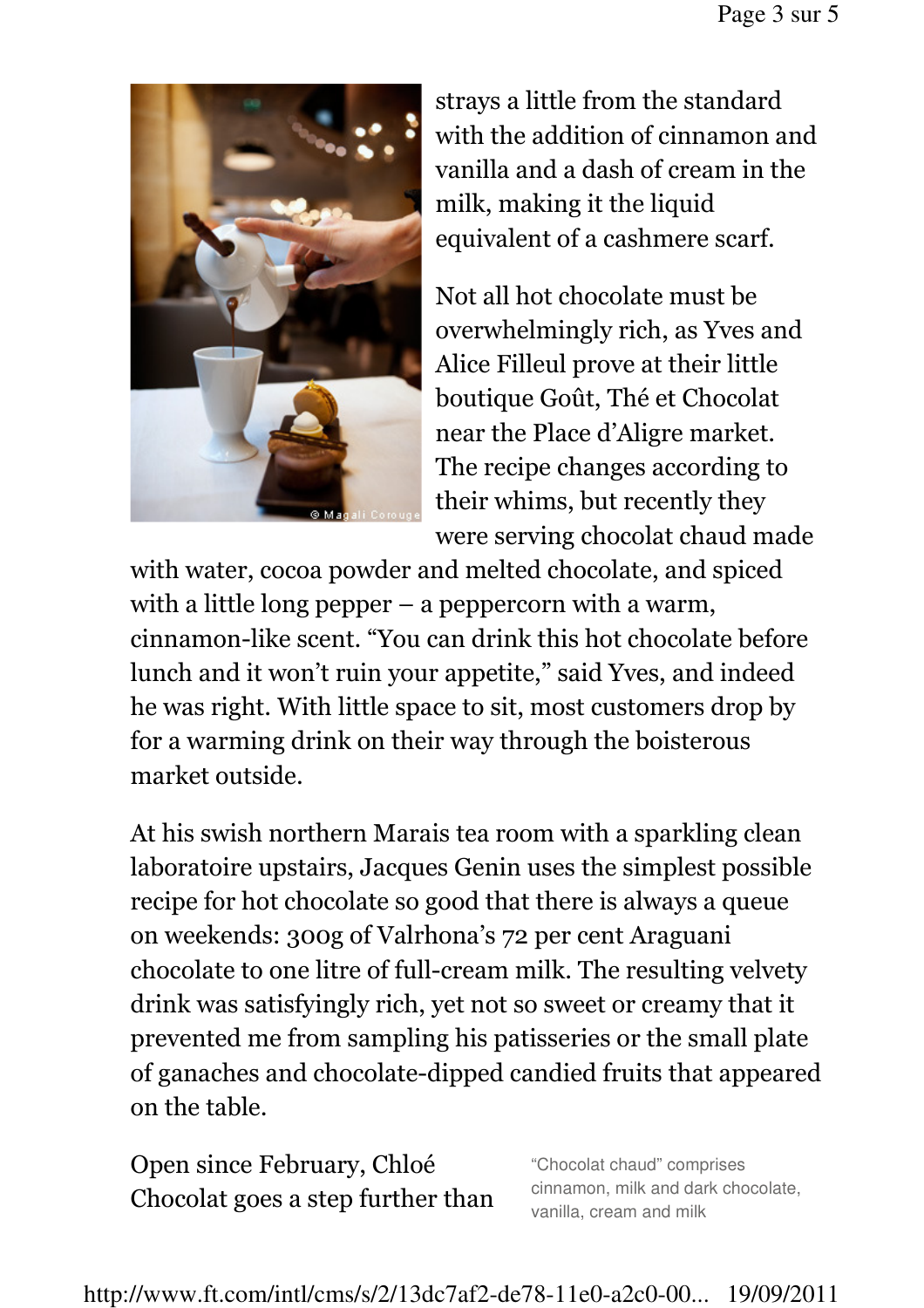its rivals by using chocolate from a Bolivian co-operative. Chloé Doutre-Roussel made her name in London as the chocolate buyer for Fortnum & Mason before opening this boutique, which feels like an intimate Parisian salon. Alongside dark and milk chocolate bars, each with a tea to match, is the El Ceibo chocolate from Bolivia.

When I visited, the hot chocolate machine was still in its wrapping so I bought a box of the drinking



chocolate to make at home. Following the recipe, I mixed milk, a little water, the grated 85 per cent chocolate and a sprinkling of sugar. This was the most complex and intriguing drink I tried, one that demanded my full attention.

For many Parisians and even more foreigners, the Holy Grail of hot chocolate is still the chocolat chaud à l'africain served at the Belle Epoque tea room Angelina. It's certainly hard to find this drink served with more ceremony: here, it comes with water to cleanse your palate, a bowl of whipped cream to complement its pudding-like richness, and a dense almond financier. The best in town? Probably not, but if you can't resist a brand name, it's still worth experiencing at least once.

.......................................................................

## Details

Jean-Paul Hévin Chocolate Bar, 231 rue St-Honoré, 1st, +33 1 55 35 35 96, www.jphevin.com